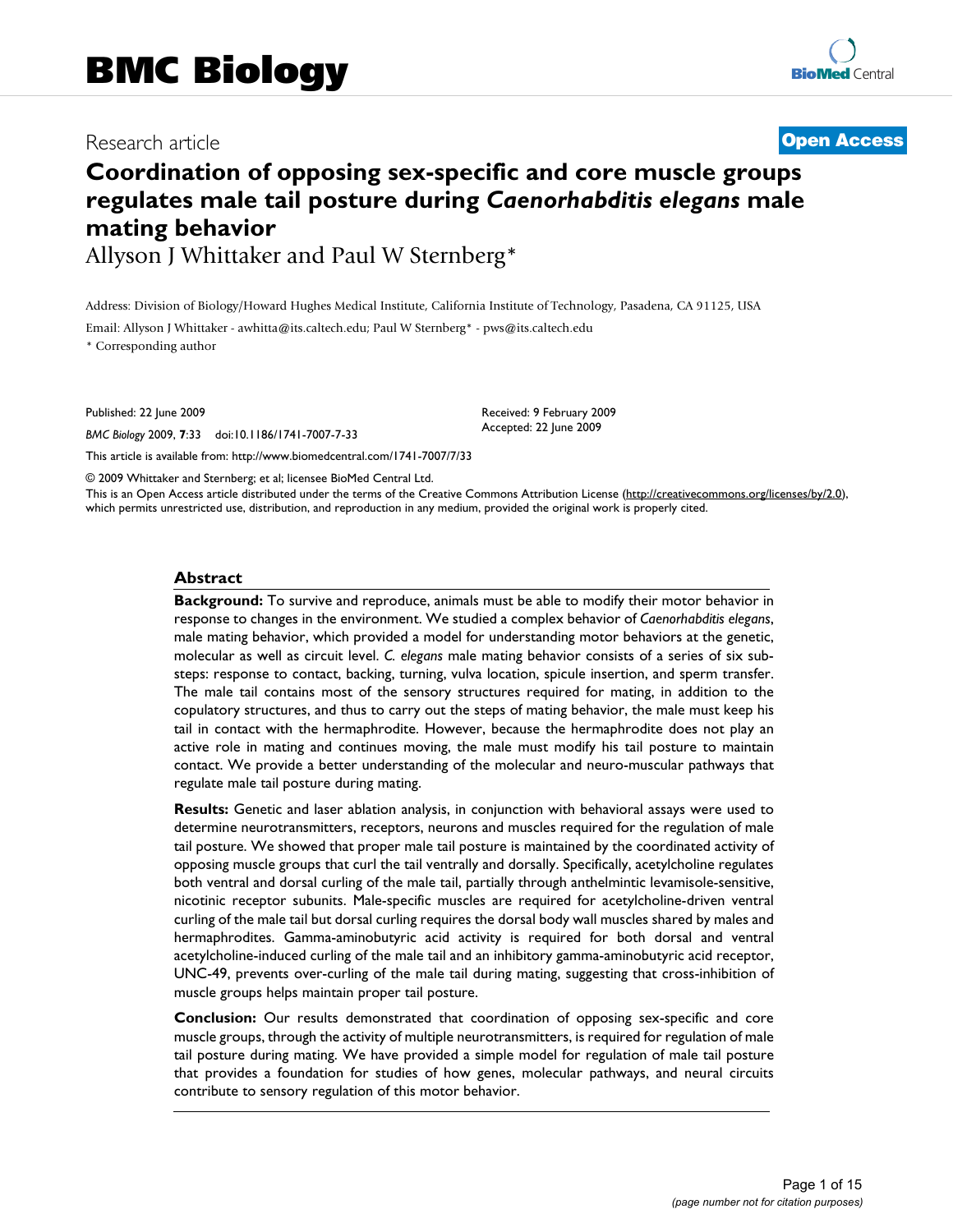# **Background**

Animals have developed a wide variety of motor behaviors to adapt to their changing environments. Impressive progress has been made in understanding how neurons and neural circuits act to regulate motor behavior [1]. However, less is known about how genes and molecular pathways contribute to neural circuits to regulate motor behaviors [2]. To better understand this, we studied male mating in *Caenorhabditis elegans*. Arguably the most complex motor behavior displayed by this organism, male mating can be separated into at least six sub-steps: response, backing, turning, vulva location, spicule insertion, and sperm transfer [3]. As *C. elegans* hermaphrodites do not actively cooperate in mating and continue crawling, to maintain contact with the hermaphrodite and successfully mate, the male undergoes a series of changes in body posture. The most dramatic changes occur in the male tail, which as it contains almost all of the sensory structures required for mating, must remain in contact with the hermaphrodite. A male begins mating by pressing the ventral side of his tail against the hermaphrodite while he backs along her side and searches for her vulva (Figure 1a). If the male reaches the end of the hermaphrodite without finding the vulva, he curls his tail sharply ventral, turns around the hermaphrodite, and searches on her other side (Figure 1b). After reaching the vulva and inserting his spicules, the male sometimes bends his tail dorsally (Figure 1c).

In addition to the neurons and muscles that the males share with hermaphrodites, ('core' neurons and muscles), each *C. elegans* male has an additional 89 sex-specific neurons and 41 sex-specific muscles, almost all of which are in its tail. Many of the sex-specific sensory neurons in mating behavior have known functions [3,4]. While less is known about how male-specific and core neurons and muscles interact to regulate mating behavior, sexual dimorphism of the core nervous system does contribute to mating behavior [5-7].



### **Figure 1**

**Changes in male tail posture during steps of mating**. **(a)** Backing. Long black arrow, hermaphrodite, short black arrows, male and male tail. **(b)** Turning. Male tail curls ventrally, arrow. **(c)** Sperm transfer. V, D, ventral and dorsal sides of the male tail, respectively, arrow, male copulatory spicules.

Serotonin release from the male-specific CP motor neurons has been proposed to activate the SER-1 serotonin receptor in male-specific muscles, causing ventral curling of the male tail [8-10]. However, other factors are also likely to regulate ventral curling. Males lacking male-specific muscles are still able to back along, and turn around a hermaphrodite, albeit clumsily, suggesting that core muscles partially control tail posture [8]. Likewise, males homozygous for mutations disrupting serotonin synthesis can still sometimes perform wild-type turns implying that neurotransmitters other than serotonin also act in tail curling. Finally, males lacking the CP neurons are able to turn sometimes while mating so other neurons must contribute to regulate tail posture. Meanwhile, dorsal curling of the male tail is not well understood.

Our studies showed that a balance of contraction of dorsal and ventral muscle groups maintains proper male tail posture. We showed that acetylcholine regulates both dorsal and ventral bending of the male tail, through both sexspecific and core muscle groups. Acetylcholine acts, in part, independently of serotonin to regulate ventral tail curling. Gamma-aminobutyric acid (GABA) is required for both dorsal and ventral curling of the male tail, suggesting that cross inhibition of muscle groups is important for proper regulation of tail posture. These studies provide insight into regulation of simple motor circuits and the basis of sexually dimorphic behaviors.

### **Results**

#### *Increased levels of synaptic acetylcholine induce malespecific changes in tail posture*

Acetylcholine acts as an excitatory neurotransmitter at the *C. elegans* neuromuscular junction and regulates locomotion, pharyngeal pumping, spicule insertion, and egg-laying behavior [11-[16\]](#page-13-0). To examine the role of acetylcholine in the regulation of male tail posture, we bathed males in aldicarb, an acetylcholine esterase inhibitor that increases endogenous acetylcholine at synapses [17]. Aldicarb makes *C. elegans* males curl their tails either ventrally or dorsally, with tail curling occurring earlier at higher concentrations than lower concentrations. Dorsal curling of the male tail is seen before ventral curling and decreases dramatically once ventral tail curling begins (Figure 2a and 2b). Tail curling was not seen in water alone (Figure 2a and 2b). If tail curling in response to aldicarb results from more acetylcholine at synapses, lowering synaptic vesicle release should block aldicarb-induced tail curling. To test this, we examined males homozygous for a mutation in *unc-64*. *unc-64* encodes *C. elegans* syntaxin, a component of the synaptic vesicle fusion machinery [18,19]. In 1 mM aldicarb, a concentration that normally strongly induces dorsal and ventral tail curling, *unc-64(e246)* mutant males showed a dramatic decrease in both ventral and dorsal curling (Figure 2c and 2d). Thus, aldicarb-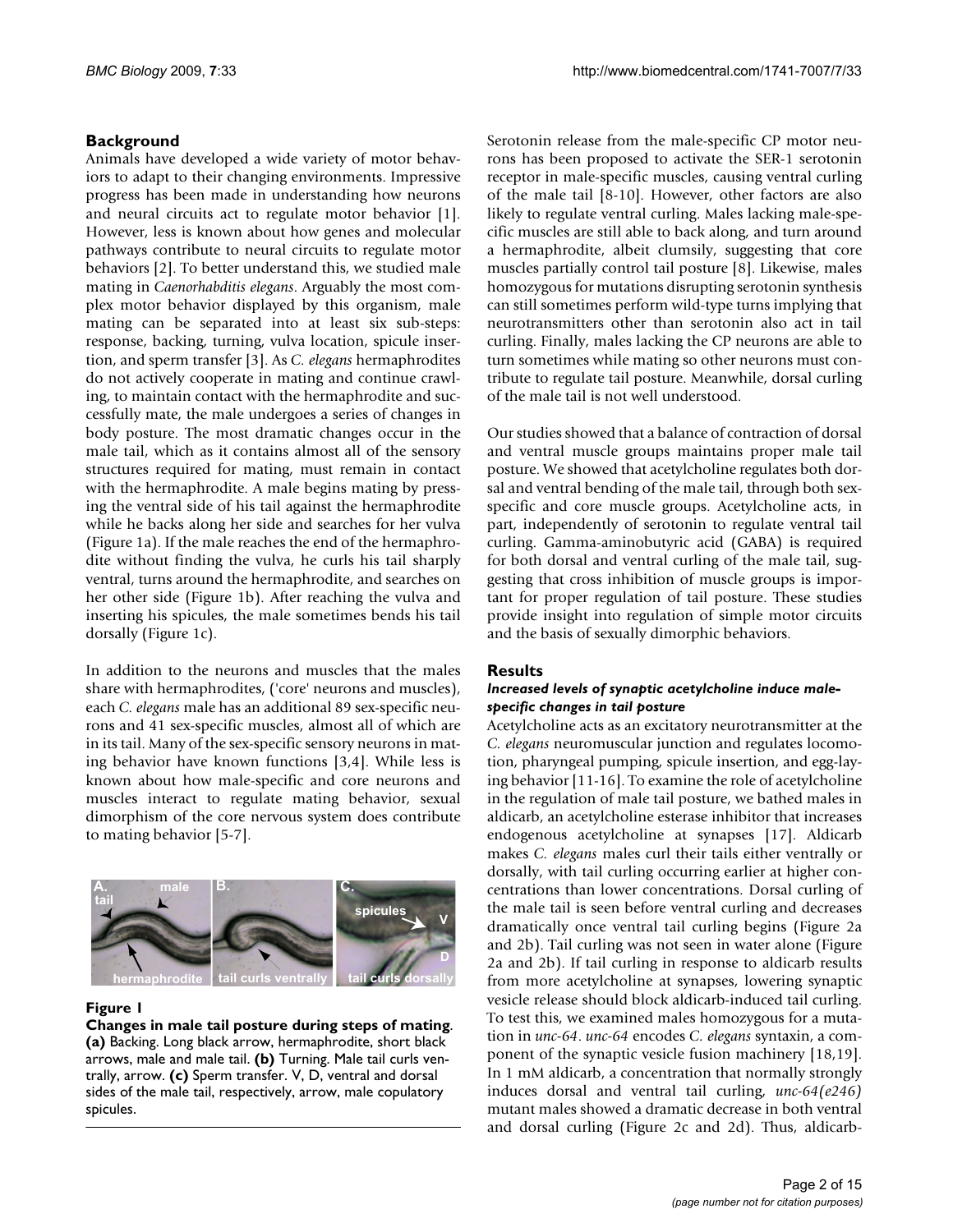

#### The acetylcholinesterase inhibito **Figure 2** r, aldicarb, induces ventral and dorsal curling of the male tail

**The acetylcholinesterase inhibitor, aldicarb, induces ventral and dorsal curling of the male tail**. **(a)** Ventral and **(b)** dorsal tail curling of wild-type males in different concentrations of aldicarb (5 mM, *N* = 19; 2.5 mM, *N* = 20; 1.0 mM, *N* = 26; 0.5 mM, *N* = 21; 0.25 mM, *N* = 20; ddH20, *N* = 30). Insert figure shows the extent of tail curling (anterior is left, posterior is right, image has been flipped in (a)). **(c)** Comparison of ventral and **(d)** dorsal tail curling in wild-type control vs. *unc-64 (e246)*  mutant males in 1 mM aldicarb and ddH20 (wild-type 1 mM aldicarb, *N* = 20; *unc-64 (e246)* 1 mM aldicarb, *N* = 21; wild-type ddH20, *N* = 20; *unc-64* ddH20, *N* = 19). **\****P* < 0.05, **\*\****P* < 0.005, **\*\*\****P* ≤ 0.0005. Error bars indicate +/- standard error of the mean.

induced tail curling results from increased levels of endogenous acetylcholine.

To test if cholinergic regulation of tail postures is specific to males, we compared the response of males and hermaphrodites to five different aldicarb concentrations ranging from 25 mM to 0.5 mM. Although occasional slight ventral curling was seen at the most posterior end of the hermaphrodite, it did not occur with either the same degree of bending or the high frequencies seen in males at any concentration. At early time points, dorsal tail curling was seen at significantly higher levels in males than in hermaphrodites, demonstrating that there is sexually dimorphic regulation of dorsal curling (Figure 3). Therefore, cholinergic pathways regulate male-specific changes in tail posture.

#### *Acetylcholine regulates male tail posture via both core and sex-specific muscles*

*C. elegans* males have 41 sex-specific muscles generated from one postembryonic precursor cell, the M cell [9]. In the absence of these muscles, males are still able to respond, back, turn, and find the vulva, but they do so with decreased coordination and efficiency, suggesting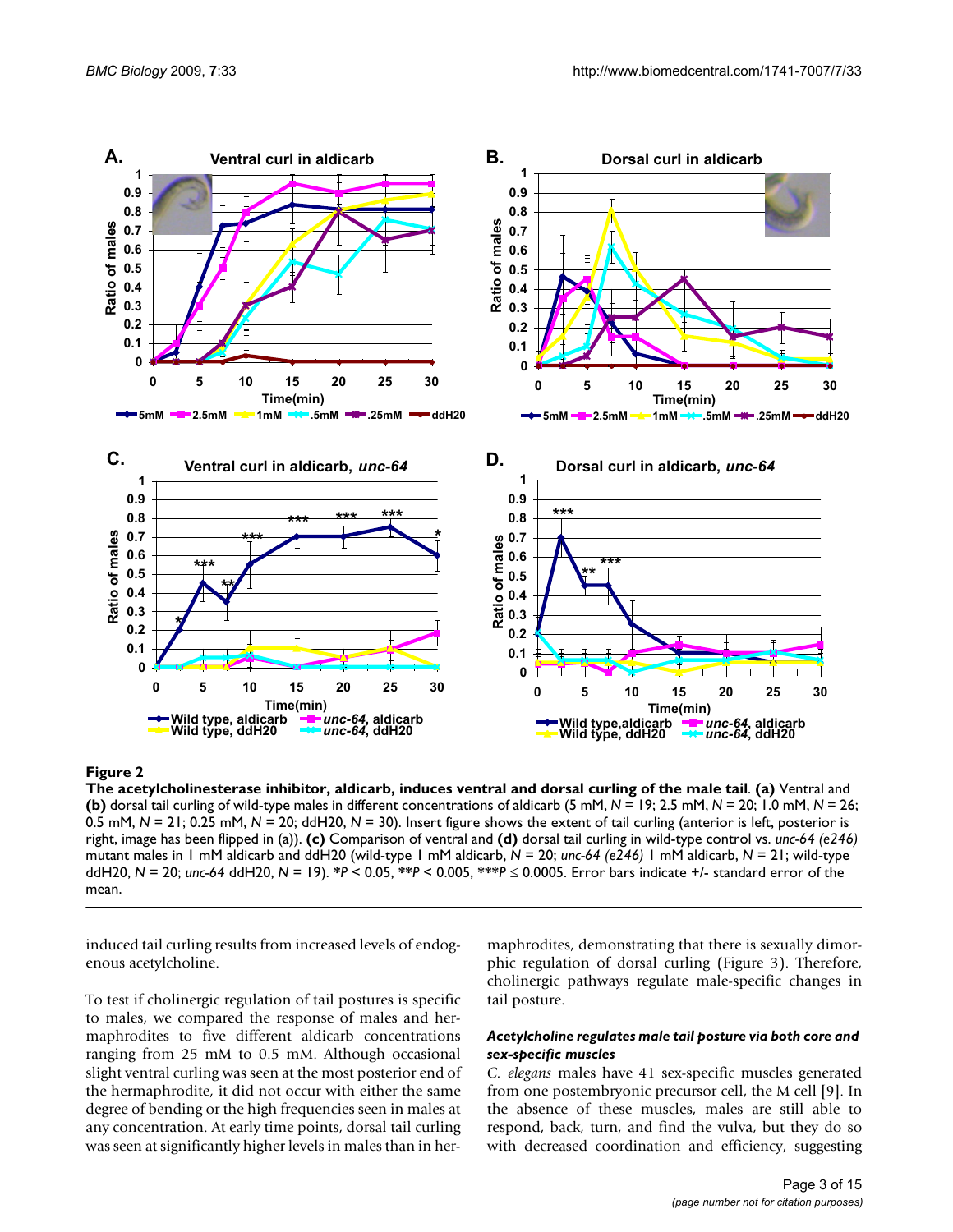

#### **Figure 3** The acetylcholinesterase induce significant tail curling induce significant tail curling in hermaphrodites in hermaphrodites in hermaphrodites in hermaphrodites in hermaphrodites in hermaphrodites in hermaphrodi

**The acetylcholinesterase inhibitor, aldicarb, does not induce significant tail curling in hermaphrodites**. **(a)** Ventral and **(b)** dorsal curling in hermaphrodites (25 mM, *N* = 20 for time points 0 to 15; *N* = 19 for time points 20 to 30; 10 mM, *N* = 19 for time points 0 to 15; *N* = 18 for time points 20 to 30; 5 mM, *N* = 21; 1 mM, *N* = 25 for time points 0 to 20; *N* = 23 for time points 25 to 30; 0.5 mM aldicarb, *N* = 19; ddH20, *N* = 40). **(c)** Ventral and **(d)** dorsal tail curling in males assayed on the same day as hermaphrodites (25 mM, *N* = 20; 10 mM, *N* = 20; 5 mM, *N* = 20; 1 mM, *N* = 21; 0.5 mM, *N* = 20; ddH20, *N* = 38). Error bars indicate +/- standard error of the mean. Males show a significantly higher amount of ventral tail curling at several time points. Males show a significantly higher amount of dorsal tail curling versus hermaphrodites in aldicarb at early time points: 25 mM/0 min, 1 mM/5 min, *P* < 0.05; 10 mM/0 min, *P* < 0.005; 5 mM/0 min,2.5 min, 1 mM/2.5 min. *P* < 0.0005).

that in addition to sex-specific muscles, sexually dimorphic control of the core muscles is important for regulation of male tail posture [8]. To determine if cholinergic regulation of male tail posture requires male-specific muscles, we ablated the M precursor cell using laser microsurgery and examined the male's ability to respond to 1 mM aldicarb. M cell-ablated males were no longer able to make a ventral curl in response to aldicarb (Figure 4a). In a small number of animals, a slight ventral bend and occasionally a full curl was seen, suggesting that core muscles, perhaps the ventral body wall muscles, also contribute to ventral curling in response to acetylcholine, but do not play as significant a role as M cell-derived muscles.

Dorsal curling in response to aldicarb, in contrast, was raised rather than lowered at later time points by the absence of male-specific muscles (Figure 4b). We therefore ablated dorsal body wall muscles in the tail region of the male and found that dorsal tail curling is eliminated in most males indicating that acetylcholine acts through these core muscles (Figure 4c). The low level of tail curling seen in some animals may be due to incomplete dorsal body wall muscle ablation. Ventral curling, in contrast, is not disrupted (Figure 4d). Thus, acetylcholine regulates male tail posture through both male-specific muscles and sexually dimorphic control of core body wall muscles.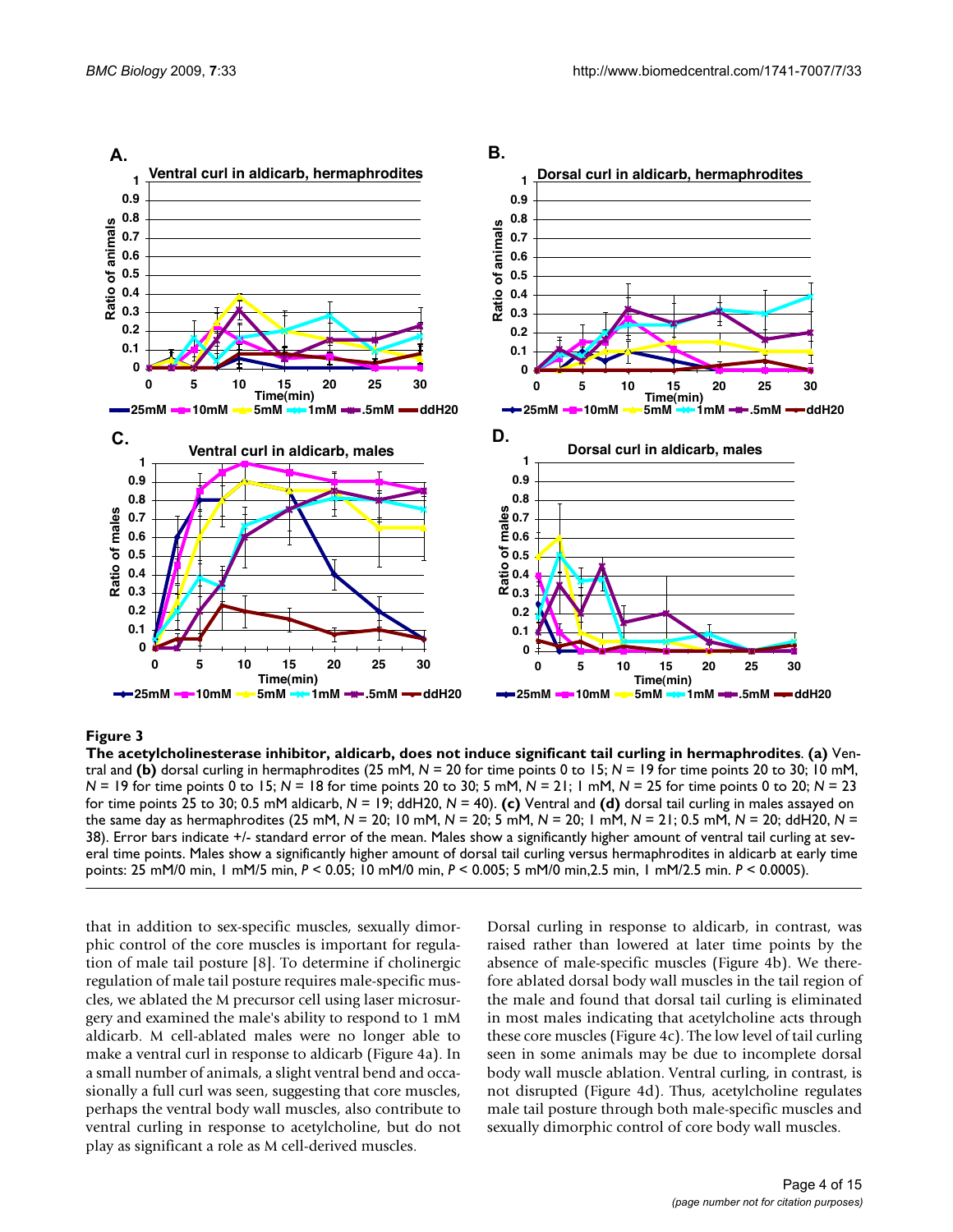

#### **Figure 4** Male-specific muscles are required for ventral curling, and dorsal body wall muscles are required for do

**Male-specific muscles are required for ventral curling, and dorsal body wall muscles are required for dorsal tail curling in response to aldicarb**. **(a)** and **(b)** Percentage of males with tail curls in 1 mM aldicarb is compared for M cell- and sham-ablated males (sham-ablated 1 mM aldicarb, *N* = 17; M cell-ablated, 1 mM aldicarb, *N* = 17; sham-ablated ddH20, *N* = 16; M cell-ablated ddH20 *N* = 17). **(a)** Ventral. **(b)** Dorsal. **(c)** and **(d)** Percentage of males with tail curls in 1 mM aldicarb is compared for body wall muscle and sham-ablated males. Dorsal body wall-ablated, *N* = 25 for time points 0 to 7.5, and *N* = 23 for time points 10 to 30. Sham-ablated males,  $N = 21$  for time points 0 to 7.5, and  $N = 19$  for time points 10 to 30. (c) Dorsal. (d) Ventral. **\****P* < 0.05, **\*\****P* < 0.005, \*\*\**P* < 0.0005 Fisher's exact test. Error bars indicate +/- standard error of the mean.

To determine whether posterior dorsal body muscles were necessary for male tail posture control during mating, we ablated the muscles in males and examined their mating behavior. Ablated males over-curled their tails ventrally when mating (Table 1). When they first touch the hermaphrodite, ablated males often respond by curling around the hermaphrodite. When backing, ablated males either curl their tails slightly ventrally, resulting in them backing on the lateral sides of the hermaphrodite, or curl so much that they turn early before reaching the end of the hermaphrodite. Ablated males turned more poorly than sham-ablated males, as determined by the percentage of males having a greater number of good turns versus poor turns, primarily because ablated males did more early turns. However, ablated males were still able to insert their spicules into hermaphrodites, and keep their spicules inserted long enough to transfer sperm (data not shown).

#### *Levamisole receptors are required for proper tail posture control*

*C. elegans* has at least 29 nicotinic and 3 muscarinic acetylcholine receptor subunits as well as acetylcholine-sensitive chloride channels [20-22]. To dissect the cholinergic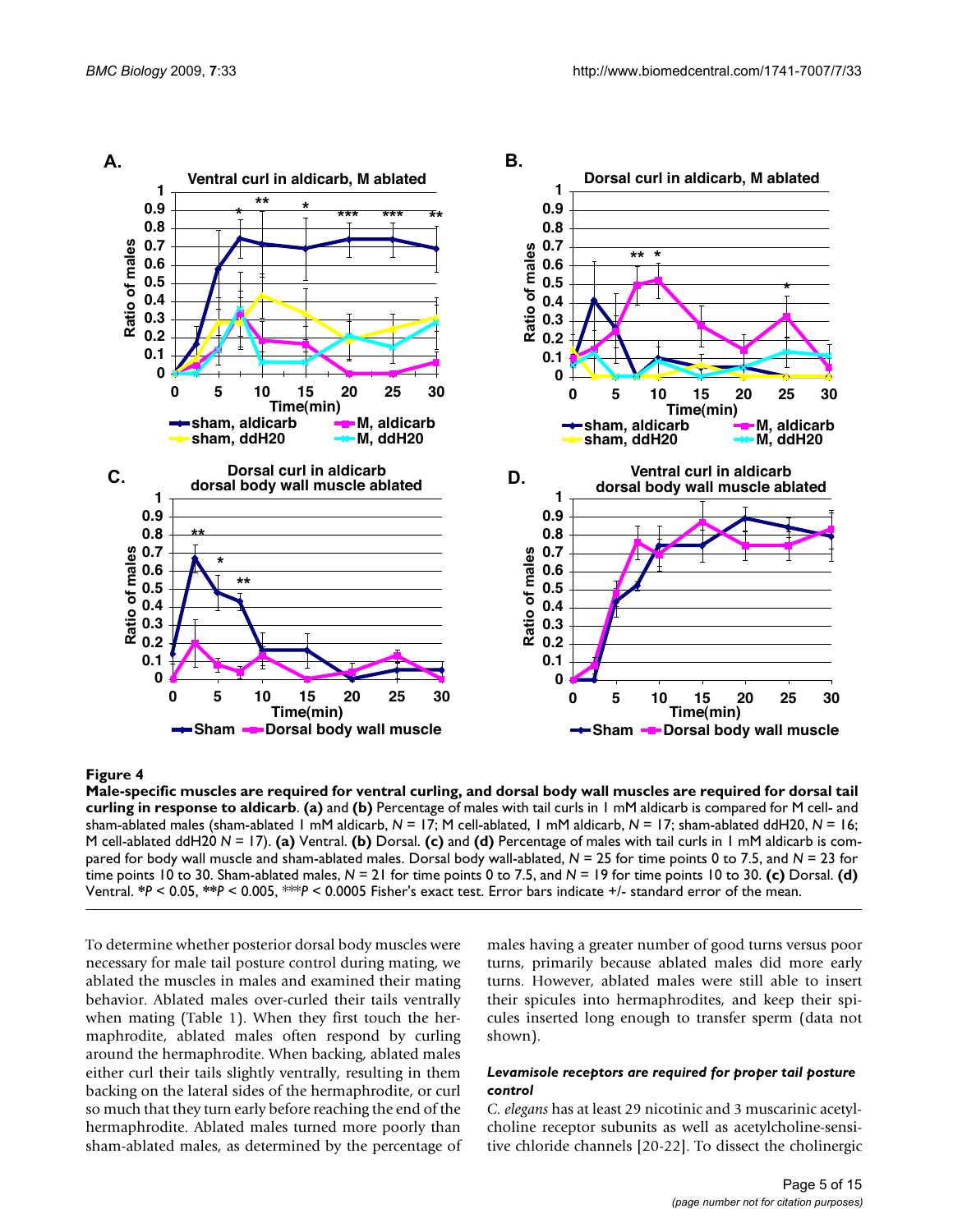| Line                           |                                  |                                |                               | Curl around hermaphrodite Back on lateral side Turns early Number of good turns > number of<br>bad turns |
|--------------------------------|----------------------------------|--------------------------------|-------------------------------|----------------------------------------------------------------------------------------------------------|
| Dorsal body wall-ablated 22.2% | $N = 27$                         | 14.8%<br>$N = 27$              | 37.5%<br>$N = 24$             | 54%<br>$N = 24$                                                                                          |
| Sham-ablated                   | 4.3%<br>$N = 23$<br>$P = 0.1068$ | 0%<br>$N = 23$<br>$P = 0.1147$ | 5%<br>$N = 20$<br>$P = 0.013$ | 75%<br>$N = 20$<br>$P = 0.2125$                                                                          |

**Table 1: Backing and turning phenotypes of dorsal body wall-ablated males.**

pathways mediating male tail posture, we examined the effects of mutations in nicotinic acetylcholine receptor subunits on tail curling in response to aldicarb. The nicotinic acetylcholine receptor  $\alpha$  subunit, UNC-63, was required for efficient ventral tail curling in response to aldicarb (Figure 5a). Since *unc-63* mutant males also show an increased level of dorsal tail curling in water alone, it was not possible to determine if *unc-63* is also required for dorsal tail curling.

UNC-63 is one of five subunits of the levamisole receptor which itself is one of two nicotinic receptors required for activation of *C. elegans* body wall muscles [23]. Two levamisole receptor  $\alpha$ -subunits, UNC-38 and UNC-63, as well as a non- $\alpha$  subunit, UNC-29, are required for body wall muscle paralysis in hermaphrodites by levamisole, whereas mutations in the non-α LEV-1 and α LEV-8 subunits merely diminish paralysis by levamisole [24-27]. We thus bathed males in the nicotinic agonist levamisole to test levamisole receptor function in tail posture. Like aldicarb, levamisole induces ventral or dorsal curling of the male tail in a dose and concentration-dependent manner (Figure 5b and 5c). These results differed from those reported by Loer and Kenyon [8], who found that males bathed in levamisole only showed a slight dorsal tail curl. The difference in our results may be due to the fact that we diluted our drug in water rather than M9, in which levamisole is significantly less potent [28]. Neither dorsal nor ventral curling in response to levamisole are seen in hermaphrodites (data not shown). Mutations in *unc-29* and *unc-38* nearly eliminated dorsal curling in response to 0.1 mM levamisole, and ventral tail curling in response to 1 mM levamisole (Figure 6). These concentrations were chosen as they were the concentrations at which we saw the highest amount of ventral and dorsal curling, respectively. Differences in the sensitivity of dorsal and ventral tail curling may reflect differences in the pathways regulating these behaviors.

Since mutations of its receptors block levamisole's effect on tail posture, we examined response, backing, and turning behavior of *unc-29*, *unc-38*, and *unc-63* mutant males



### Figure 5

**Acetylcholine acts in part through levamisole receptors to regulate tail posture**. **(a)** Ventral curling in wild-type versus *unc-63(e384)* males in 1 mM aldicarb. The highest amount of tail curling at the 25- and 30-minute time points (the time points where the most ventral tail curling was seen) for each trial was averaged. For all genotypes and conditions *N* = 20 \**P* < 0.05 Fisher's exact test. **(b)** Ventral and **(c)** dorsal male tail curling in levamisole (25 mM, *N* = 20; 10 mM, *N* = 21; 2.5 mM, *N* = 15; 1.0 mM, *N* = 21; 0.25 mM, *N* = 20; 0.1 mM, *N* = 19; ddH20, *N* = 30). Error bars indicate +/- standard error of the mean. W  $=$  water;  $A =$  aldicarb.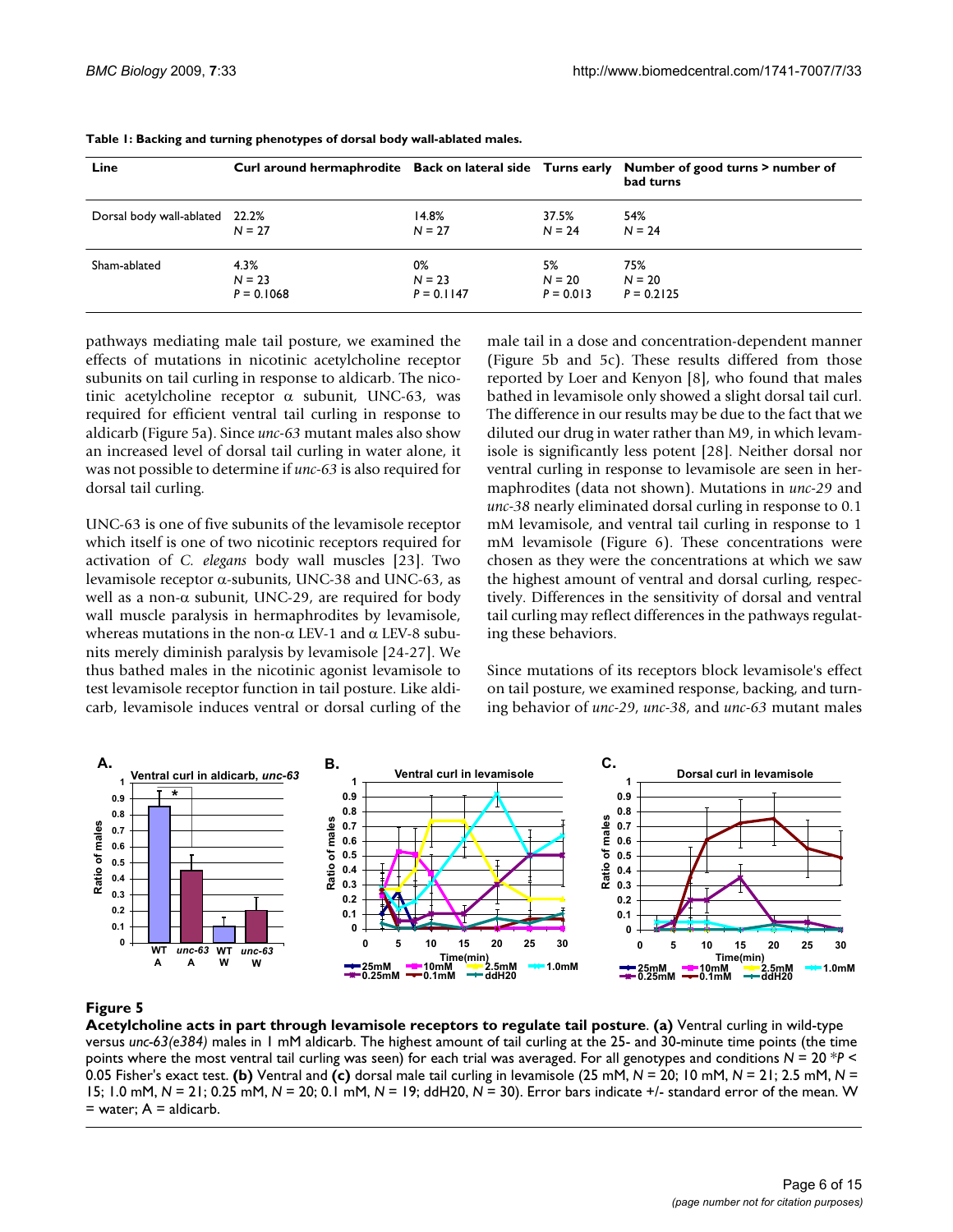

# **Figure 6** The levamisole receptor subunits *unc-29* and *unc-38* are required for ventral and dorsal tail curling in response to levamisole

**The levamisole receptor subunits** *unc-29* **and** *unc-38* **are required for ventral and dorsal tail curling in response to levamisole**. The highest amount of tail curling at the 15- to 20-minute time points for each trial was averaged. **(a)** A comparison of ventral tail curling of wild-type males and *unc-29 (e1072)* mutant males in 1 mM levamisole (*N* = 20 for all genotypes and conditions). **(b)** A comparison of dorsal tail curling of wild-type versus *unc-29(e1072)* mutant males in 0.1 mM levamisole (wild-type 0.1 mM levamisole, *N* = 16 for all other conditions, *N* = 15). **(c)** A comparison of ventral tail curling in wild-type versus *unc-38(sy576)* mutant males in 1 mM levamisole (wild-type, 1 mM levamisole, wild-type ddH20, and *unc-38* ddH20, *N* = 25; *unc-38*, 1 mM levamisole, *N* = 24). **(d)** A comparison of dorsal tail curling in wild-type versus *unc-38(sy576)* mutant males in .1 mM levamisole (wild-type 0.1 mM levamisole,  $N = 19$  for all other genotypes and conditions,  $N = 20$ ). W = water; L = levamisole.

to see if these genes are needed under biological conditions. Consistent with an inability to bend the tail ventrally, *unc-29*, *unc-38*, and *unc-63* males have difficulty keeping the ventral side of their tail in contact with hermaphrodites during backing. Also, *unc-29*, *unc-38*, and *unc-63* mutant males showed turning phenotypes that are similar to males in which the M cell is ablated (Figure 7). *unc-29*, *unc-38* and *unc-63* mutant males show a higher number of sloppy turns (male makes a wide arc with his tail at the end of the hermaphrodite before re-establishing contact with her opposite side), missed turns (male fails to turn at the end of the hermaphrodite), tip turns (male turns around the tip of the hermaphrodite), and stutter turns (male repeatedly initiates but does not complete a turn) [5,8]. We also saw phenotypes similar to those in which the dorsal body wall muscles are ablated. *unc-38*, *unc-29*, and *unc-63* mutant males turned early more often than wild-type males, and were more likely to curl around

the hermaphrodite when initially responding, and back on the lateral sides of the hermaphrodite (Figure 7 and data not shown).

In hermaphrodites *unc-38*, *unc-29*, and *unc-63* are expressed both in neurons and in body wall and hermaphrodite-specific muscles [[14,](#page-13-1)[25](#page-13-2),26,29]. In males, *unc-38* is expressed in the male-specific muscles and body wall muscles, but its neuronal expression is not well described [30]. We thus generated an *unc-29*::dsRed transcriptional fusion construct and found that *unc-29* is expressed in male-specific muscles such as the diagonal muscles, as well as in body wall muscles (Figures 8a and 8b). Since the levamisole receptor is required in the body wall muscle for proper locomotion, it may act in dorsal body wall muscles in males to regulate dorsal tail curling. Expression in the diagonal muscles suggests that the levamisole receptor may act, in part, in diagonal muscles to regulate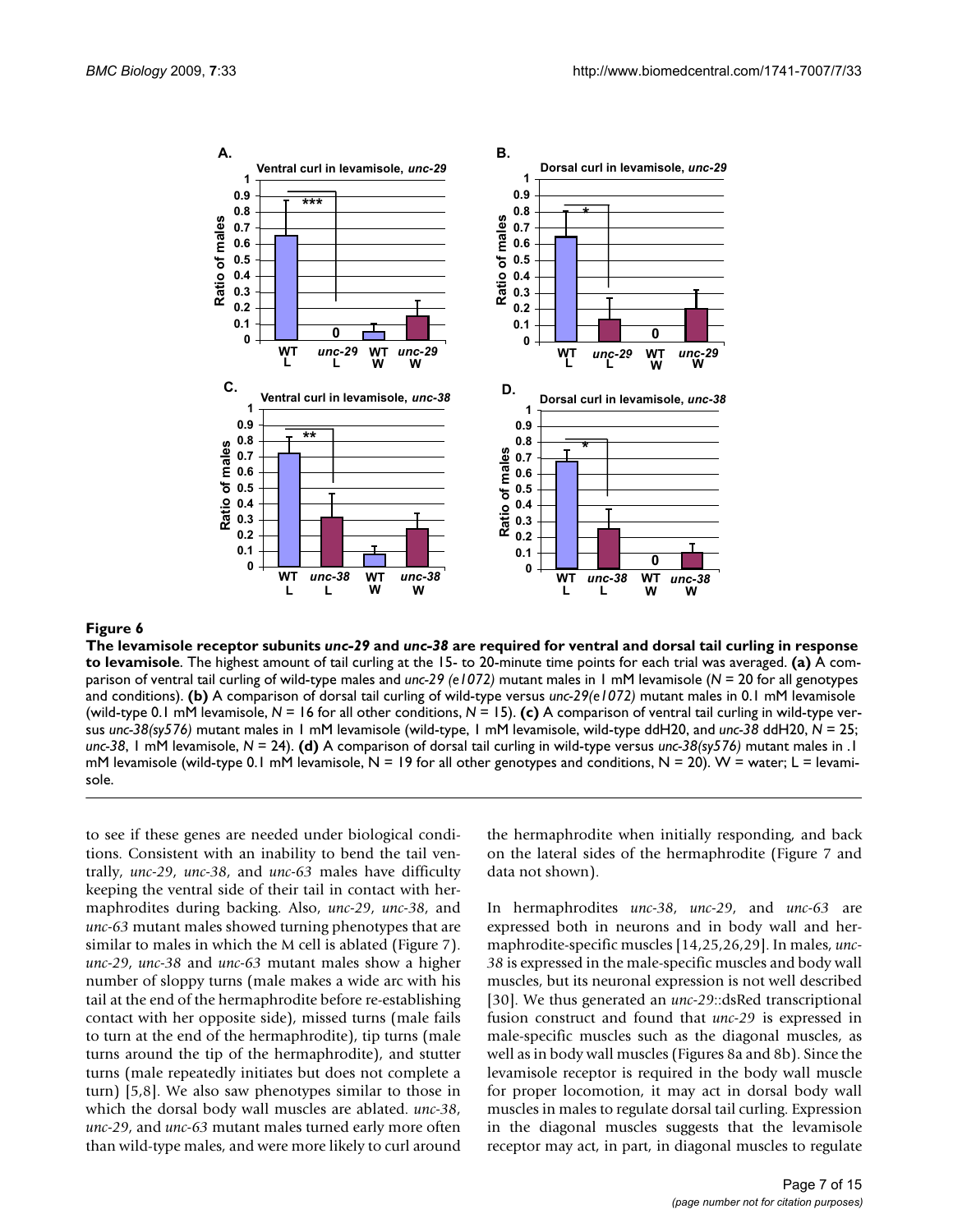

# **Figure 7**

*unc-29***,** *unc-38* **and** *unc-63* **mutant males have poor turning behavior**. **(a)** Ninety-two turns of 34 males were averaged for *unc-29(e1072)*; 75 turns of 39 males were averaged for wild-type. **(b)** Fifty-eight turns from 17 males were averaged for *unc-38(sy576)*; 65 turns from 29 males were averaged for wild-type. **(c)** Ten turns from five males were averaged for *unc-63*(*e384*); 17 turns from six males were averaged for wild-type.

ventral tail curling. *unc-29*::dsRed is also seen in neurons in the ventral cord and head and thus may also act in neurons to regulate male tail posture (Figure 8c and data not shown).

## *Acetylcholine can act independently of serotonin to regulate ventral tail curling*

Since males bathed in serotonin curl their tails ventrally [8], we wanted to examine if serotonin is required for cholinergic regulation of male tail curling. *tph-1* mutant males, deficient in tryptophan hydroxylase and hence serotonin, showed a small but not significant decrease in ventral tail curling in aldicarb (Figure 9a) [31]. Dorsal tail curling was also largely unaffected in *tph-1* mutant males (data not shown).

To test serotonergic CP motor neurons for function in acetylcholine-induced ventral tail curling, we examined the ability of *lin-39* mutant males to respond to aldicarb. In *lin-39* mutant males, CP neurons 1–4 die or are necrotic, while CP neurons 5 and 6 take on a more posterior fate, and *lin-39* mutant males have a turning defect similar to that of males in which the CP neurons have been ablated [8,32-34]. We found that ventral curling of *lin-39 (n1760)* mutant males in response to aldicarb was lower, but not significantly so (Figure 9b). Thus, acetylcholine largely acts downstream or in parallel to serotonin and cholinergic neurons act in parallel to the CP motor neurons to regulate ventral tail curling.

### *GABA is required for both dorsal and ventral curling of the male tail*

During hermaphrodite locomotion, GABA is released from D-type motor neurons and alternately inhibits dorsal and ventral body wall muscles via the inhibitory GABA receptor (GABAR), UNC-49 [\[35](#page-13-3),36]. To test if GABA is also required for regulation of male tail posture, we first examined the response of *unc-25* mutant males, deficient in glutamic acid decarboxylase, to aldicarb [[37\]](#page-13-4). Mutations in *unc-25* significantly decreased both dorsal and ventral aldicarb-induced curling (Figure 10a and 10b). Thus, acetylcholine acts in part through GABAergic neurons to regulate both ventral and dorsal tail curling. In this assay, dorsal curling is disrupted to a greater extent than



### **Figure 8**

*unc-29* **is expressed in both muscles and neurons to regulate tail curling**. **(a)-(c)** *unc-29*::dsRed expression. **(a)**  Diagonal muscles. Arrow, a diagonal muscle. **(b)** body wall muscles. Arrow, a body wall muscle. **(c)** Ventral cord motor neurons, arrows.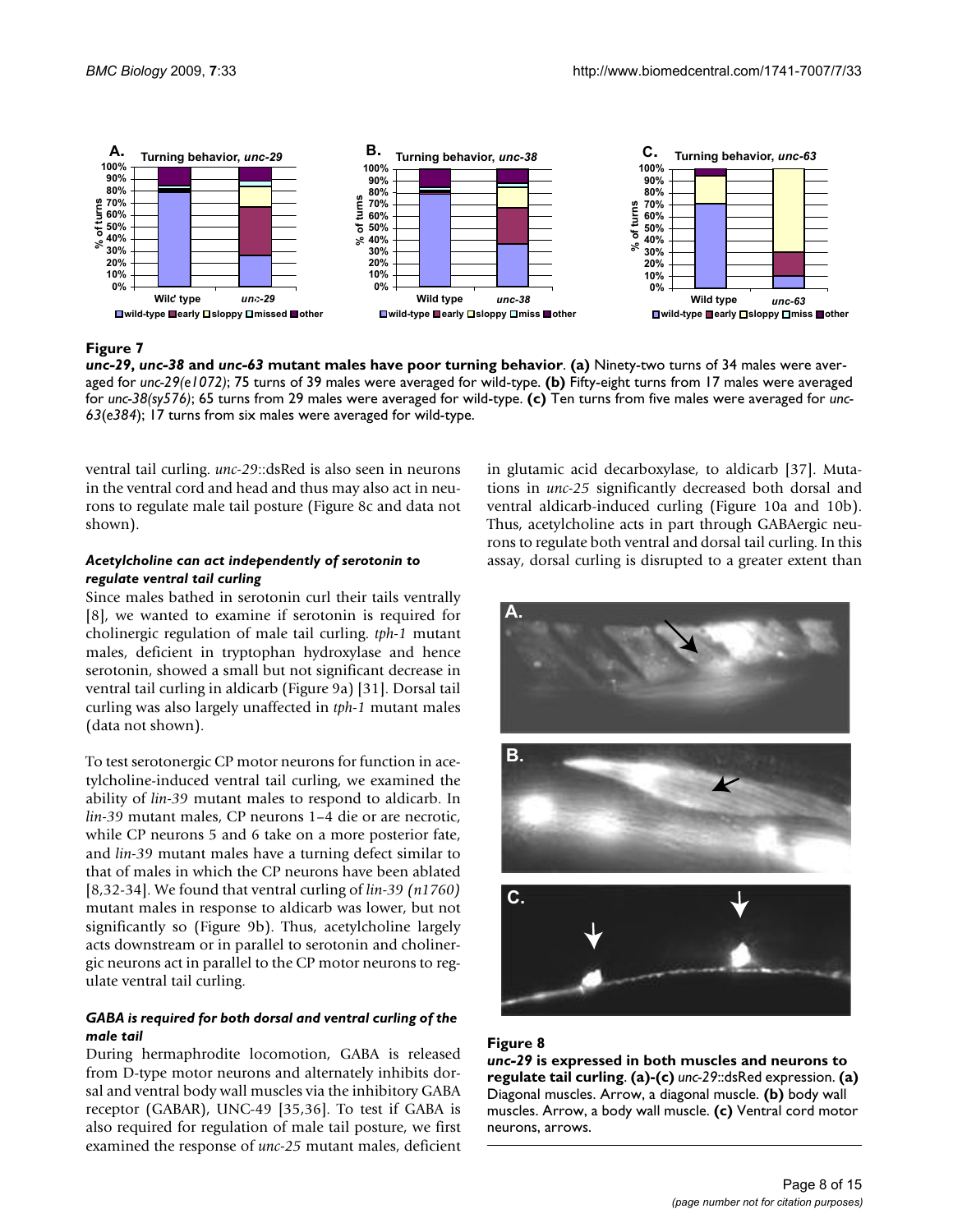

#### Acetylcholine can act independently of serotoni **Figure 9** n to induce ventral and dorsal tail curling

**Acetylcholine can act independently of serotonin to induce ventral and dorsal tail curling**. **(a)** Comparison of tail curling in aldicarb of wild-type versus *tph-1 (mg280)* males (wild-type and *tph-1*, aldicarb, *N* = 35; wild-type ddH20, *N* = 34; *tph-1* ddH20, *N* = 32). **(b)** Comparison of tail curling in response to aldicarb in *lin-39* (*n1760)*, versus wild-type males (wild-type, aldicarb, *N* = 20; *lin-39*, aldicarb, *N* = 18; *him-5*, ddH20, *N* = 20; *lin-39*, ddH20, *N* = 18). For (a) and (b), the highest amount of tail curling at the 20- to 25-minute time points was averaged. W = water,  $A =$  aldicarb, WT = wild-type.

ventral tail curling by mutations in *unc-25*. This could suggest that GABA plays a more critical role in cholinergic regulation of dorsal tail curling, or that, in this assay, fewer muscle groups act to bend the tail dorsally, and thus inhibition of ventral muscle groups is more critical.

To test if D-type motor neurons are required for tail curling, we examined aldicarb-induced tail curling of males homozygous mutant for *unc-30*, a homeodomain containing transcription factor that is required for the terminal differentiation of the D-type motor neurons [38]. *unc-30* mutant males showed a significant decrease in dorsal tail curling, indicating that acetylcholine may act in part through the D-type neurons to promote dorsal tail curling (Figure 10c). Ventral tail curling, in contrast, is largely unaffected in *unc-30* mutant males suggesting that other GABAergic neurons are involved (Figure 10d).

*unc-49* mutant males show a small but significant decrease in aldicarb-induced dorsal tail curling in response to aldicarb at only the 2.5 minute time point and a significant increase in ventral tail curling (Figure 10e and 10f). Thus, although acetylcholine may partly act through UNC-49 to regulate dorsal tail curling, other GABARs are involved. As we saw an increase in ventral tail curling at the 2.5 minute time point, it suggests that acetylcholine regulates dorsal tail curling, in part by inhibiting ventral muscle groups.

While mating, *unc-49* mutant males had difficulty maintaining proper tail posture when first responding to, and backing along, a hermaphrodite due to ventral over-curling of the tail (Table 2). Males curled their tails ventrally in on themselves when initially responding to, and backing along, hermaphrodites and often turned early. *unc-49* mutant males also over-curled their tails dorsally. When wild-type males have inserted their spicules into the vulva, they often curl their tails dorsally; *unc-49* mutant males often curl dorsally to such a great extent that they flip over and lose contact with the hermaphrodite (Table 2). This suggests that inhibition of ventral and dorsal tail curling via the *unc-49* receptor is required to maintain proper tail posture during mating.

#### **Discussion**

Control of *C. elegans* tail posture during mating provides an excellent model system for understanding adaptation of motor behavior in response to sensory input at both the molecular and neural circuit level. Our results have provided a simple model for control of male tail posture during mating and suggest proper regulation of male tail posture requires coordination of opposing muscle groups (Figure 11). Ventral curling of the male tail is seen when a male presses the ventral side of his tail into the hermaphrodite when responding to contact and backing, and greater ventral tail curling is seen when a male turns around a hermaphrodite. Male-specific muscles, together with core muscles, likely the ventral body wall muscles, are required to regulate ventral tail curling [8]. We have shown that the core dorsal body wall muscles are also important for regulating proper tail posture during mating and that the core dorsal body wall muscles regulate dorsal bending of the male tail in response to acetylcholine. During backing, the opposing dorsal body wall muscles may be relaxed, or alternatively, they may contract in order to counterbalance ventral bending of the male tail.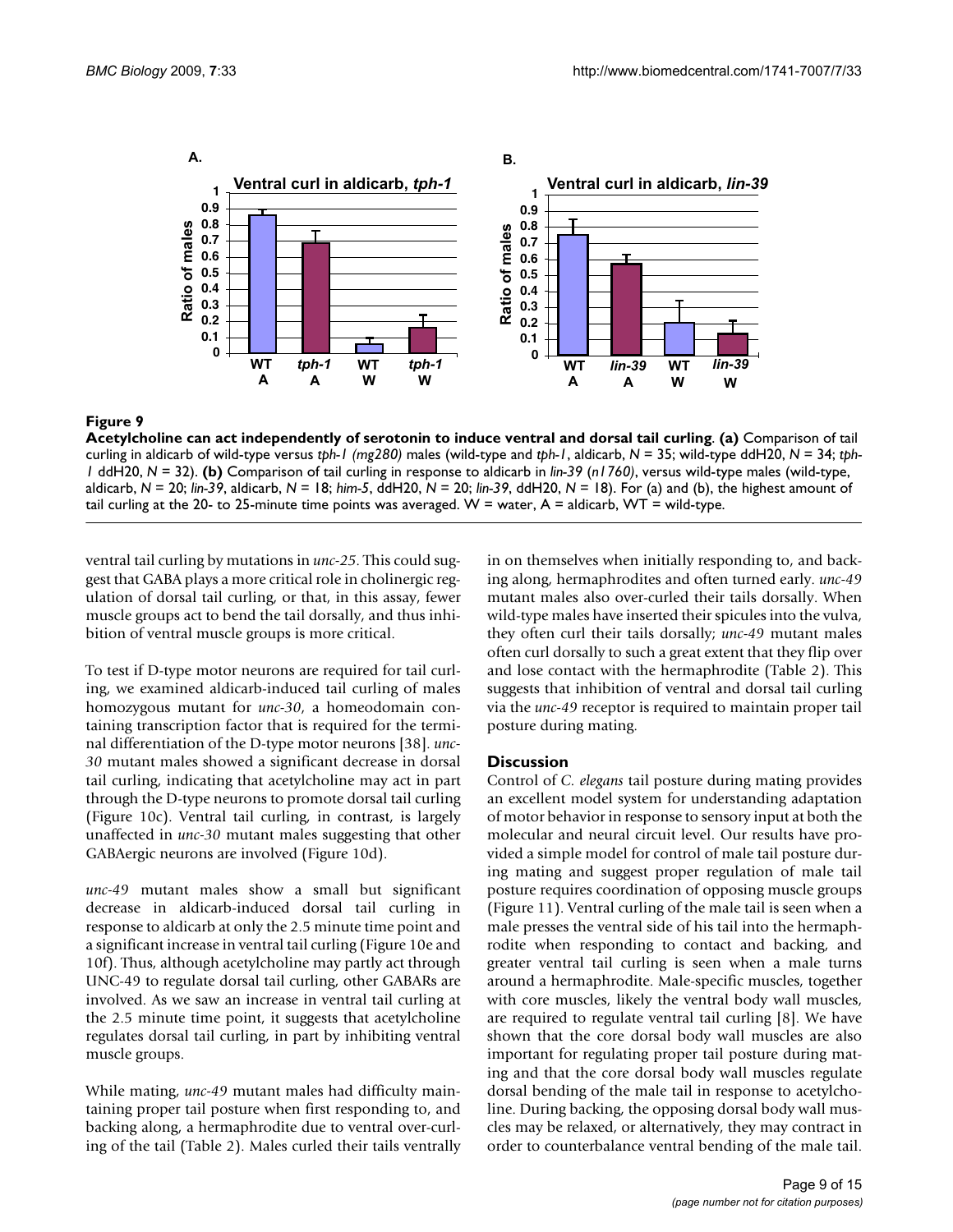

#### Figure 10

**Acetylcholine acts in part through GABAergic neurons to regulate male tail posture**. **(a)** and **(b)** *unc-25* versus wild-type males in aldicarb: wild-type, aldicarb, *N* = 25; *unc-25*, aldicarb, *N* = 21; wild-type, ddH20, *N* = 25; *unc-25*, ddH20 *N* = 20. **(a)** Ventral. The highest amount of tail curling at the 20- to 25-minute time points for each trial was averaged. **(b)** Dorsal. The highest amount of tail curling at the 2.5- to 7.5-minute time points for each trial was averaged. **(c)** and **(d)** *unc-30* versus wild-type in aldicarb. wild-type aldicarb and ddH20 *N* = 30; *unc-30* aldicarb and ddH20 *N* = 29. **(c)** Dorsal. The highest amount at the 2.5- to 7.5-miute time points for each trial was averaged. **(d)** Ventral. The highest amount at 20- to 25-minute time points for each trial was averaged. **(e)** and **(f)** Mutations in the *unc-49* gamma-aminobutyric acid receptor disrupt tail curling at only the 2.5-minute time point. wild-type and *unc-49*, aldicarb *N* = 30;wild-type, ddH20, *N* = 30; *unc-49*, ddH20, *N* = 29. **(e)**  Dorsal tail curling at the 2.5-minute time point. **(f)** Ventral tail curling at the 2.5-minute time point. \**P* < 0.05, \*\**P* < 0.005. Fisher's exact test. Error bars indicate +/- standard error of the mean. W = water,  $A =$  aldicarb, WT = wild-type.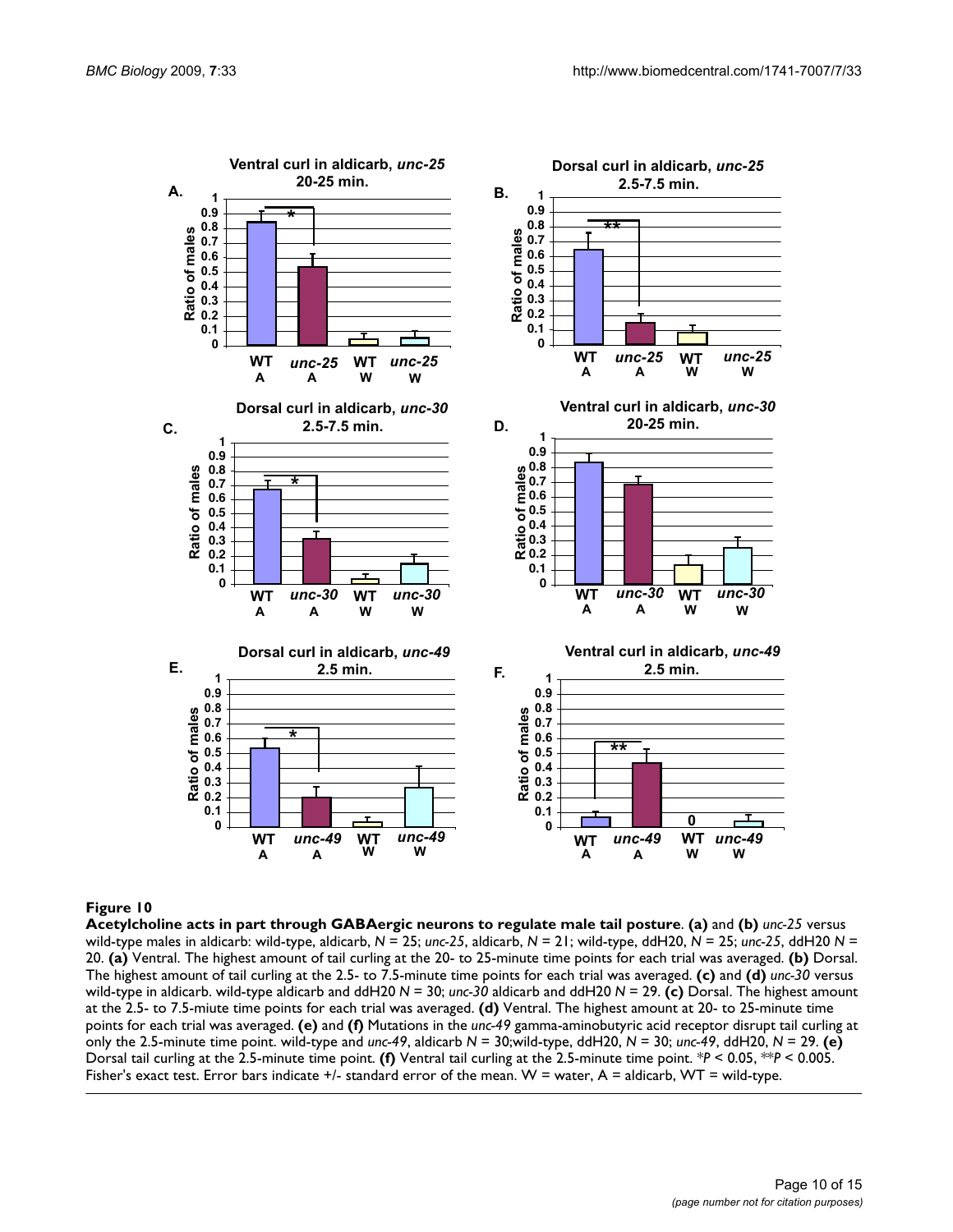| Line         | <b>Mutant response</b>           | <b>Mutant backing</b>            | Turns early                      | <b>Mutant vulva location</b> | Improper body posture at vulva   |
|--------------|----------------------------------|----------------------------------|----------------------------------|------------------------------|----------------------------------|
| Wild-type    | 0%<br>$N = 7$                    | 0%<br>$N = 7$                    | 0%<br>$N = 7$                    | 0%<br>$N = 7$                | 0%<br>$N = 7$                    |
| unc-49(e407) | 71.4%<br>$N = 9$<br>$P = 0.0337$ | 57.1%<br>$N = 7$<br>$P = 0.0699$ | 57.1%<br>$N = 7$<br>$P = 0.0699$ | 0%<br>$N = 7$                | 85.7%<br>$N = 7$<br>$P = 0.0047$ |

#### **Table 2: Mating phenotypes of** *unc-49(e407)* **mutant males.**

Our results favor the later hypothesis. Males that lack the most posterior dorsal body wall muscles often over-curl their tails ventrally, resulting in them curling around the hermaphrodite when first responding, backing on the lateral sides of the hermaphrodite and turning early. In mammals, co-contraction of opposing muscle groups is used to stiffen a limb, seen for example, when an arm is stiffened right before catching a falling ball, and it is also used to prevent over-contraction of the opposing muscle groups. In some species of nematodes, males mate by curling around the hermaphrodite in a pattern similar to what is sometimes seen when *C. elegans* males with dorsal

body wall muscles ablated first respond to hermaphrodites. Our results suggest that the increase in ventral bending seen in other species may result, in part, from less opposing activity of the dorsal body wall muscles.

Our results favor a model where serotonergic neurons act with cholinergic neurons to promote contraction of malespecific muscles and ventral tail curling. First, bathing males in the acetylcholine-esterase inhibitor aldicarb induces ventral curling of the male tail and this requires the male-specific muscles, which are necessary for efficient response and turning behavior [8]. In addition, mutations



### **Figure 11**

**Model for regulation of male tail posture**. Proper tail posture is maintained through a balance of ventral and dorsal curling of the male tail. **(a)** Ventral tail curling. Acetylcholine acts through male-specific and likely ventral body wall muscles to curl the tail ventrally. Acetylcholine acts together with serotonin, likely in part by acting directly on male-specific muscles to promote ventral tail curling. Acetylcholine also acts through GABAergic neurons to promote ventral tail curling by activating ventral muscles and/or by inhibiting dorsal muscles. **(b)** Dorsal tail curling. Acetylcholine acts through dorsal body wall muscles to promote dorsal tail curling. Acetylcholine also acts through GABAergic neurons to promote dorsal tail curling in part by inhibiting ventral tail curling via the *unc-49* receptor. Dorsal tail curling, seen when males have their spicules inserted into the vulva, is inhibited by gamma-aminobutyric acid through the *unc-49* receptor.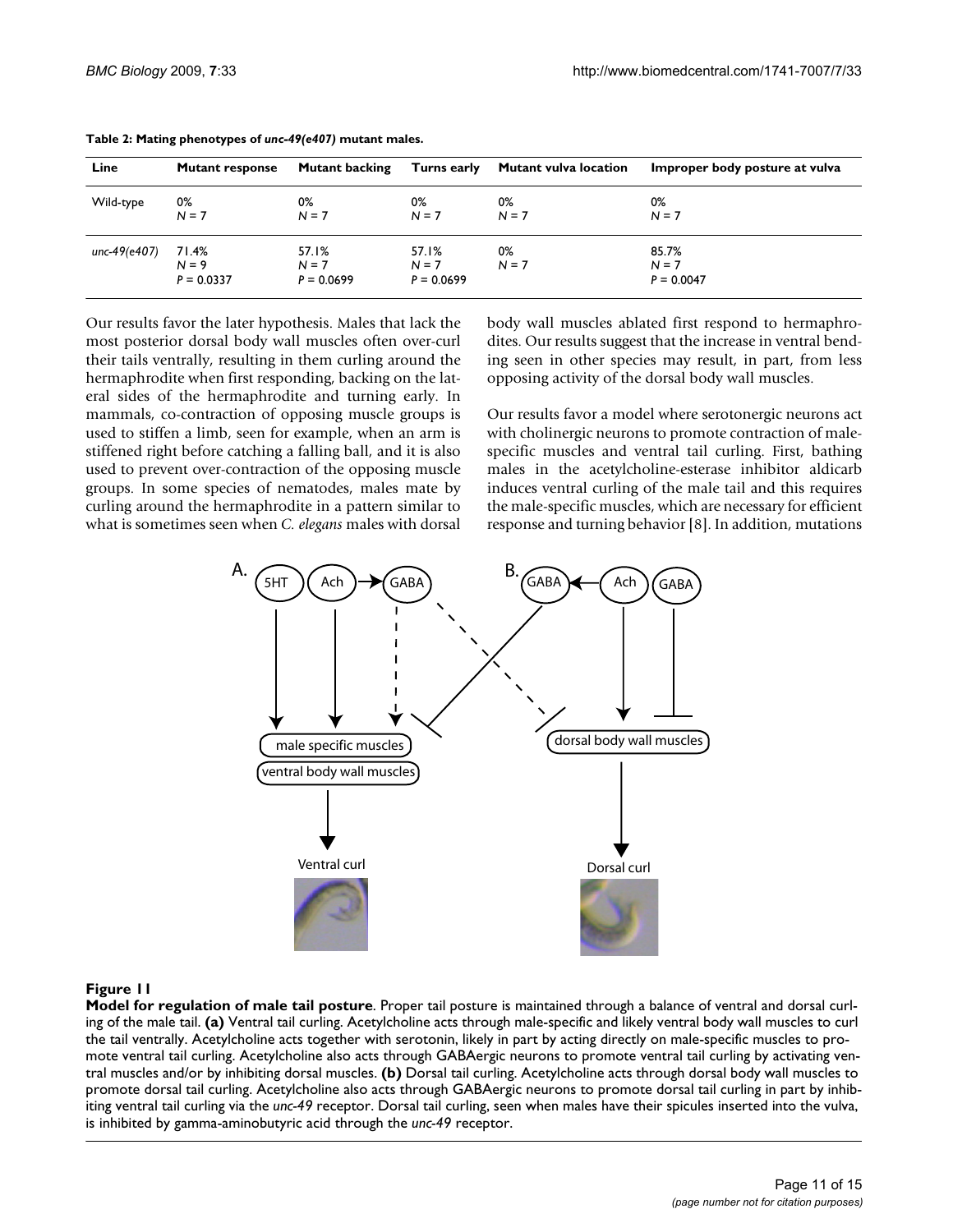in levamisole receptor subunits disrupt response and turning behaviors, consistent with acetylcholine regulating male tail posture during mating. We cannot rule out the possibility that due to contextual and temporal factors, there are some differences between the aldicarb assay and tail posture regulation during mating. Previous studies suggest a model where serotonin, released from the CP motor neurons, acts on the SER-1 receptor in the malespecific diagonal muscles to promote ventral curling of the male tail [8,10]. We showed that a mutation that eliminates the CP 1–6 motor neurons does not significantly decrease aldicarb-induced ventral tail curling suggesting that there are cholinergic neurons that act, in part, in parallel to the CP motor neurons to regulate ventral tail curling. As levamisole receptor subunits are expressed in male-specific muscles, it is likely that these muscles are regulated by both acetylcholine and serotonin. It is likely that further study will reveal additional levels of complexity in cholinergic and serotonergic regulation of male tail posture. Consistent with this, our results showed that levamisole receptors are also expressed in neurons. Also, other acetylcholine receptor subunits have been shown to be expressed in neurons required for backing and/or turning behavior and there is evidence that muscarinic acetylcholine receptors regulate male tail posture [30,39]. In egg-laying behavior, acetylcholine and serotonin act in an excitatory manner to regulate contraction of vulva muscles. However, they also act in an inhibitory manner through motor neurons to inhibit egg-laying [40]. The sex-specific muscles and some neurons involved in egglaying and ventral tail curling have the same precursor in males and hermaphrodites, providing an interesting model for studying development of sex-specific neural circuits on the neuronal and molecular level.

GABA activity is required to maintain proper tail posture during several steps of mating behavior. Males with mutations in the gene encoding the GABAR, UNC-49, bend their tails ventrally to too great an extent when responding to and backing along hermaphrodites. Also, males with mutations in *unc-49* excessively bend their tails dorsally when spicules are inserted into the vulva, often to such an extent that males flip over and lose contact with the hermaphrodite. GABAergic regulation of male tail posture is in part regulated by acetylcholine. Males carrying a mutation that eliminates GABA synthesis, *unc-25*, show decreased dorsal and ventral tail curling in response to increased levels of acetylcholine. Mutations in *unc-49* do not decrease dorsal tail curling to the same extent as mutations that eliminate GABA synthesis, and increase ventral tail curling at the 2.5-minute time point, suggesting other GABARs are additionally involved. There are other GABARs in the *C. elegans* genome, including an excitatory GABAR, *exp-1* [41,42]. Males homozygous for a mutation in *unc-30*, required for core GABAergic D-type neuron

specification, show a decrease in aldicarb-induced dorsal tail curling. In hermaphrodites the cholinergic ventral cord motor neurons synapse on to the D-type neurons to regulate cross inhibition of body wall muscles, and thus, they are good candidates for regulation of male tail posture. However, we cannot rule out the possibility that, in males, additional neurons are specified by *unc-30*, and these may be required. A mutation in *unc-30* does not disrupt dorsal curling as much as *unc-25* mutations and does not effect ventral curling suggesting other, possibly malespecific GABAergic neurons, are required for cholinergic regulation of tail curling.

Our results have demonstrated that *C. elegans* male tail posture is a complex motor behavior requiring coordination of different muscle groups and involving several neurotransmitters. The relative simplicity of the *C. elegans* nervous system makes it possible to understand regulation of this motor behavior on both a molecular and neural circuit level. There is increasing evidence that basic circuit principles are shared between *C. elegans* and higher organisms and thus our studies will provide insight into control of adaptive motor behaviors in higher organisms [43,44].

# **Conclusion**

Male mating behavior is a complex behavior requiring coordinated regulation of multiple muscle groups in response to sensory input, and provides a powerful model to understand how genes and molecular pathways contribute to neural circuits that regulate motor behavior. Our results have provided insight into how the *C. elegans* male regulates his tail posture during mating to enable him to maintain contact with the hermaphrodite and successfully mate. We showed that proper male tail posture is maintained through a balance of activity of opposing dorsal and ventral muscle groups, and we provided a relatively simple model for neurotransmitters, receptors, neurons and muscles required for this behavior. Our results demonstrated that acetylcholine regulates both ventral and dorsal curling of the male tail. For ventral curling, acetylcholine acts partly in parallel with serotonin to regulate activity of the male-specific muscles. Acetylcholine acts in part through the nicotinic levamisole receptors, likely acting in male-specific muscles but also neurons. Acetylcholine-mediated ventral tail curling requires GABA. However, acetylcholine-induced ventral tail curling does not require the body wall muscle GABAR, UNC-49, and thus other inhibitory or excitatory GABARs are involved in promoting ventral curling of the male tail. Dorsal curling, in contrast to ventral curling, requires the core dorsal body wall muscles. Absence of these muscles results in the male over-curling his tail ventrally while backing along the hermaphrodite, which suggests that contraction of dorsal muscles may be required to counter-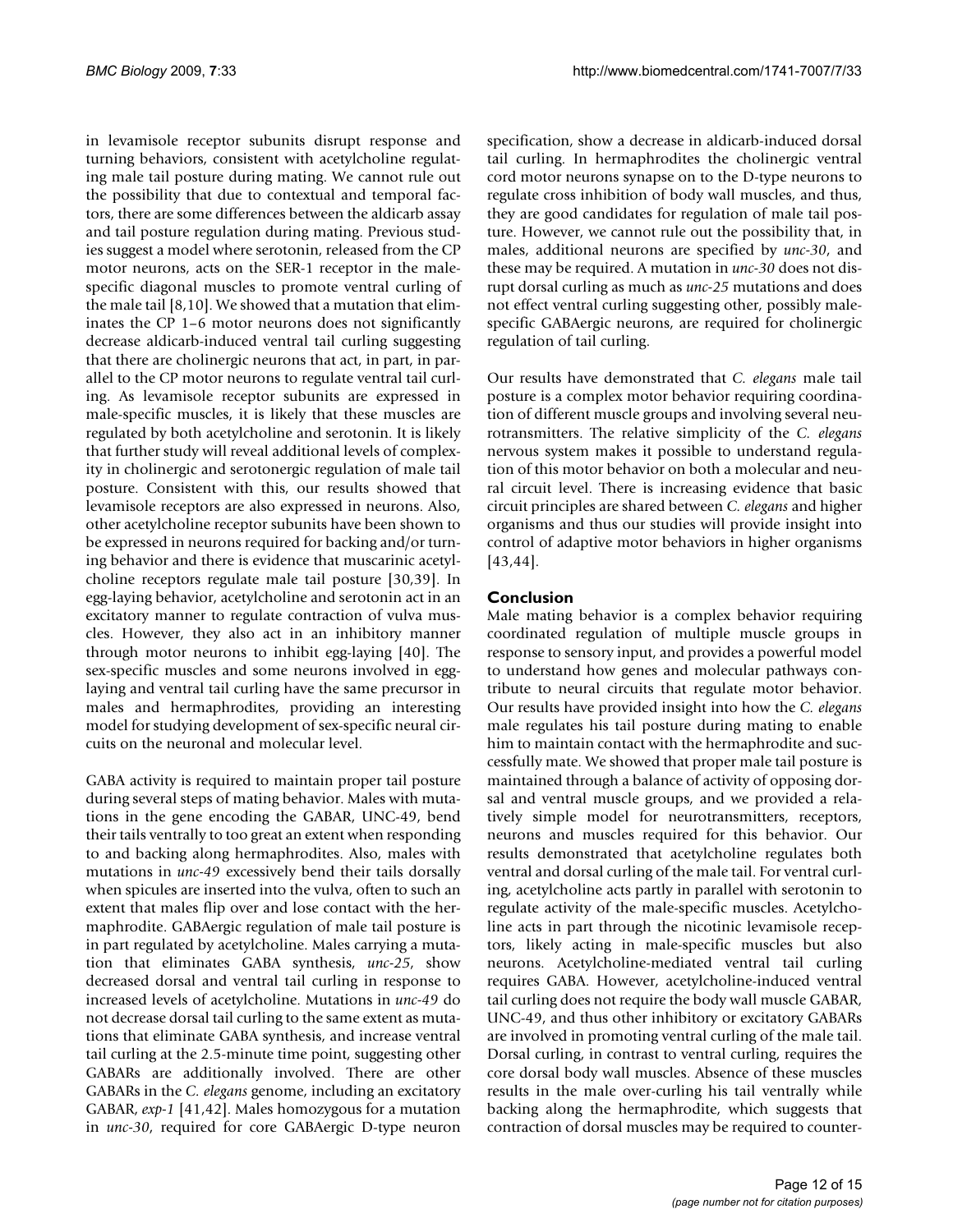balance ventral tail muscles. Acetylcholine-mediated dorsal tail curling requires GABA and likely the inhibitory Dtype motor neurons. However, mutations in the GABAR, UNC-49, only partially decreased acetylcholine-induced dorsal tail curling, which suggests that other GABARs are involved. Together, these results present a more detailed understanding of regulation of male tail posture during mating, and provide a basis for future studies that will yield new insights into genetic and neuronal regulation of motor behaviors.

# **Methods**

# *Strains*

All strains were cultured using standard methods [45]. To increase the number of males we used a *him-5(e1490)* mutation in the background of the wild-type N2 strain in the following strains: *unc-29(e1072)*, *unc-38(sy576), tph-1(mg280)*, *lin-39(n1760)*, *unc-64(e246)*, and *unc-30(e191)*. To generate males in the following strains, hermaphrodites were heat shocked at 29°C for approximately 10 hours and then the resulting male and hermaphrodite progeny were crossed to generate males: *unc-63(e384)*, *unc-25(e156)*, and *unc-49(e407)*.

# *Behavioral assays*

As there is day-to-day variation in behavioral assays, in all assays, control animals were assayed on the same day as mutant or ablated males for comparison.

# *Mating assays*

Mating behavior was observed using a Wild M5A microscope at ×25 and ×50 magnification. Males were isolated from hermaphrodites as L4s and used the following day. Males were only assayed one time and then destroyed. An exception to this was that M cell-ablated and shamablated control males were used 16 to 32 hours after being isolated as L4s. Also, these males were assayed two times with at least a 1-hour recovery period between assays. Males were assayed for their ability to mate with partially paralyzed *unc-31(e169)* hermaphrodites. Response behavior was recorded as follows: the total amount of time it took males to respond to a hermaphrodite was noted (initial response). Also, the length of time males spent responding to a hermaphrodite before leaving or finding the vulva was noted (continued response). Backing behavior was assayed as follows: males were observed for their ability to back along the hermaphrodite. In addition to noting the ability to back along the hermaphrodite, it was also noted if males instead of backing along the dorsal and ventral sides of the hermaphrodite, backed along the lateral sides of the hermaphrodite. Turning behavior was assayed as follows: the number of bad turns was noted. Turns were categorized as missed, sloppy, tip, or stutter as described in Liu *et al*. [5] and Loer and Kenyon [8]. In addition, we saw turns that were initiated

before the normal turning point of the male, which we labeled 'early'. If a male executed a turn and then pulled back and executed another turn instead of continuing to back on the opposite side of the hermaphrodite, only the first turn was noted. Another turn was not counted until after the male completed a turn and continued backing on the opposite side of the hermaphrodite. Vulva location was assayed as follows: the number of times a male passed the vulva before stopping was noted. If the male passed the vulva more than one time before stopping, the male was considered mutant for that behavior.

# *Drug assays*

Aldicarb was purchased from Chem. Service (Westchester, PA, USA). For assays, aldicarb was diluted from a 5 mM, or for the assays comparing males and hermaphrodites, a 25 mM, frozen stock solution. Levamisole was purchased from Sigma-Aldrich. Levamisole was diluted from a 50 mM frozen stock solution. All drugs were diluted in ddH20. L4 males were isolated the day before assays. An exception to this is M cell, dorsal body wall, and shamablated males, which were first assayed for mating behavior and then after a recovery period were assayed for tail curling in response to drugs. To assay males for tail curling in response to drugs, 500 μl of drug or ddH20 control solution were put in Becton Dickinson 24-well tissue culture plates. Three to six males were assayed at one time and the solution used was discarded after each assay. Males were assayed immediately, and then at 2.5-minute intervals for the first 10 minutes and then at 5-minute intervals. At each time point, males were examined for 20 seconds. Males were considered positive for each behavior if they curled their tail for >5 seconds. If both types of tail curling were seen during that period only the first response seen was recorded.

### *Laser ablation*

Laser ablation was done using a VSL-337 nitrogen laser and a Zeiss axioskop using standard protocols [32]. Shamablated males were mounted on slides containing sodium azide and recovered at the same time as those that underwent laser ablation. The M cell was ablated in L1 stage animals and successful killing was determined by the presence of crumpled spicules. The dorsal body wall muscles were killed in L3 males.

### *Molecular biology*

The *unc-29*::dsRed construct was made by amplifying a fragment containing 1529 base pairs upstream of the start of *unc-29* and having PstI sites designed at the ends of both primers. This was then first sub-cloned into the Teasy vector and then digested with PstI. The PstI fragment was then sub-cloned into the vector PSX77, containing dsRed 2 followed by the unc-54 3' UTR (courtesy of S. Xu), and injected into *pha-1*; *him-5* males along with a *pha-1*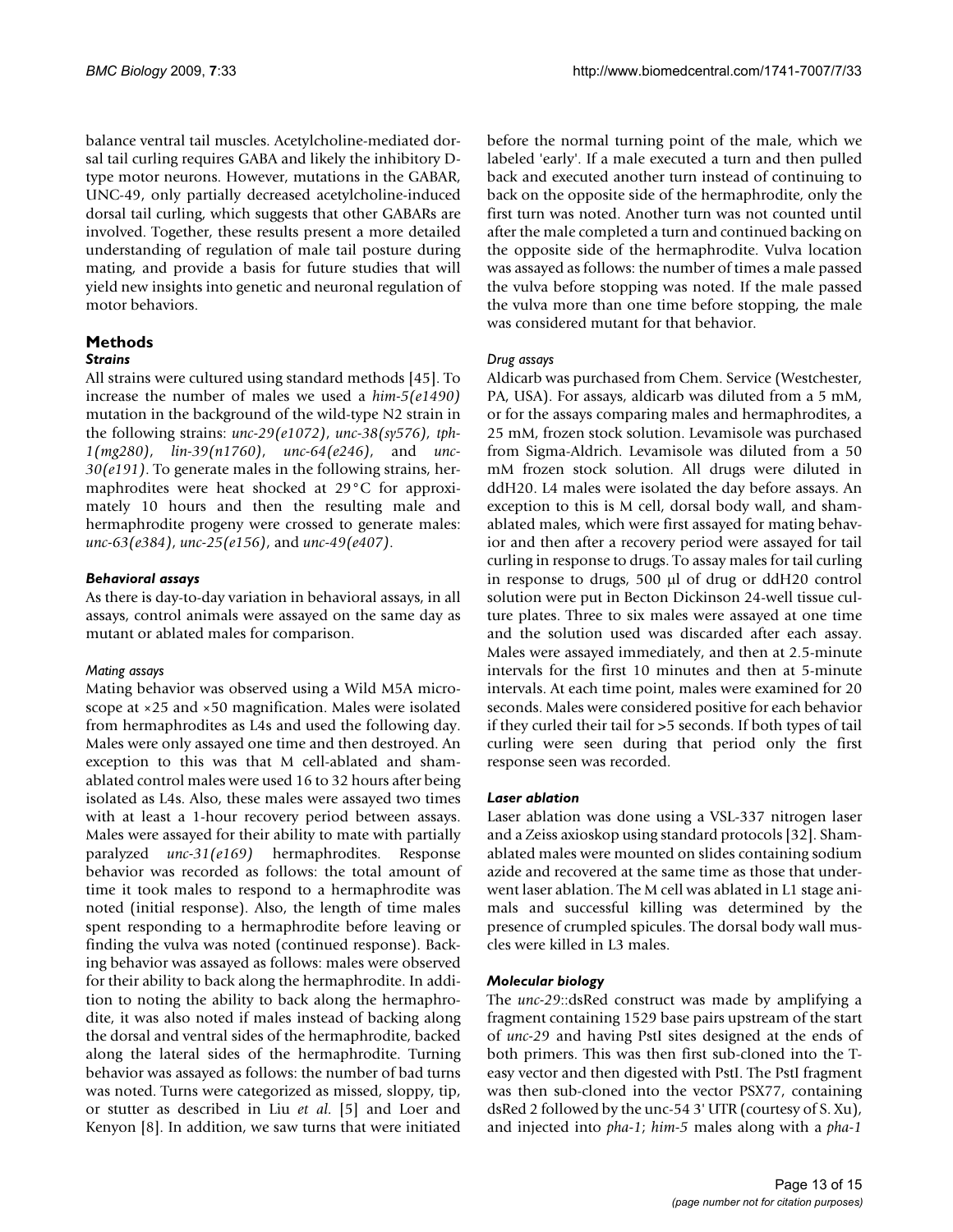rescuing plasmid. Three stable lines were examined for expression of *unc-29*::dsRed and all had similar expression patterns.

#### *Statistics*

All statistical tests were done using the GraphPad InStat software. Appropriate tests were chosen based on the recommendations of the program.

#### **Abbreviations**

GABA: gamma-aminobutyric acid; GABAR: gamma-aminobutyric acid receptor.

#### **Authors' contributions**

AJW and PWS conceived the study and designed the experiments. AJW carried out the experiments. AJW wrote the manuscript and PWS provided input and revised the manuscript.

#### **Acknowledgements**

We would like to thank members of the Sternberg laboratory for critical reading of this manuscript. This research was supported by the Howard Hughes Medical Institute of which PWS is an investigator. AJW was supported by NIH postdoctoral fellowship NS042497.

#### **References**

- 1. Dickinson BJ, Moser EI: **[Neurobiology of behaviour.](http://www.ncbi.nlm.nih.gov/entrez/query.fcgi?cmd=Retrieve&db=PubMed&dopt=Abstract&list_uids=18339545)** *Curr Opin Neurobiol* 2007, **17:**672-674.
- 2. Ritzmann RE, Büschges A: **[Adaptive motor behavior in insects.](http://www.ncbi.nlm.nih.gov/entrez/query.fcgi?cmd=Retrieve&db=PubMed&dopt=Abstract&list_uids=18308559)** *Curr Opin Neurobiol* 2007, **17:**629-636.
- 3. Liu K, Sternberg PW: **Sensory regulation of male mating behavior in** *Caenorhabditis elegans***[.](http://www.ncbi.nlm.nih.gov/entrez/query.fcgi?cmd=Retrieve&db=PubMed&dopt=Abstract&list_uids=7826644)** *Neuron* 1995, **14:**79-89.
- 4. Barrios A, Nurrish S, Emmons S: **Sensory regulation of** *C. elegans* **[male mate-searching behavior.](http://www.ncbi.nlm.nih.gov/entrez/query.fcgi?cmd=Retrieve&db=PubMed&dopt=Abstract&list_uids=19062284)** *Curr Biol* 2008, **18:**1865-1871.
- 5. Liu T, Kim K, Li C, Barr MM: **FMRFamide-like neuropeptides and mechanosensory touch receptor neurons regulate male sexual turning behavior in** *Caenorhabditis elegans***[.](http://www.ncbi.nlm.nih.gov/entrez/query.fcgi?cmd=Retrieve&db=PubMed&dopt=Abstract&list_uids=17611271)** *J Neurosci* 2007, **27:**7174-7182.
- 6. White JQ, Nicholas TJ, Gritton J, Truong L, Davidson ER, Jorgensen EM: **The sensory circuitry for sexual attraction in** *C. elegans* **[males.](http://www.ncbi.nlm.nih.gov/entrez/query.fcgi?cmd=Retrieve&db=PubMed&dopt=Abstract&list_uids=17964166)** *Curr Biol* 2007, **17:**1847-1857.
- 7. Srinivasan J, Kaplan F, Ajredini R, Zachariah C, Alborn HT, Teal PE, Malik RU, Edison AS, Sternberg PW, Schroeder FC: **A blend of small molecules regulates both mating and development in** *Caenorhabditis elegans***[.](http://www.ncbi.nlm.nih.gov/entrez/query.fcgi?cmd=Retrieve&db=PubMed&dopt=Abstract&list_uids=18650807)** *Nature* 2008, **454:**1115-1118.
- 8. Loer C, Kenyon CJ: **Serotonin-deficient mutants and male mating behavior in the nematode** *Caenorhabditis elegans***[.](http://www.ncbi.nlm.nih.gov/entrez/query.fcgi?cmd=Retrieve&db=PubMed&dopt=Abstract&list_uids=8254383)** *J Neurosci* 1993, **13:**5407-5417.
- 9. White J: **"The Anatomy".** In *The Nematode Caenorhabditis elegans* Edited by: Wood WB, the Community of C. elegans Researchers. Cold Spring Harbor, NY: Cold Spring Harbor Laboratory Press; 1988:121-122. Chapter 4
- 10. Carnell L, Illi J, Hong SW, McIntire SL: **The G-protein-coupled serotonin receptor SER-1 regulates egg laying and male mating behaviors in** *Caenorhabditis elegans***[.](http://www.ncbi.nlm.nih.gov/entrez/query.fcgi?cmd=Retrieve&db=PubMed&dopt=Abstract&list_uids=16291940)** *J Neurosci* 2005, **25(46):**10671-10681.
- 11. Trent C, Tsuing N, Horvitz HR: **Egg-laying defective mutants of the nematode** *Caenorhabditis elegans***[.](http://www.ncbi.nlm.nih.gov/entrez/query.fcgi?cmd=Retrieve&db=PubMed&dopt=Abstract&list_uids=11813735)** *Genetics* 1983, **104:**619-647.
- 12. Raizen DM, Lee RY, Avery L: **Interacting genes required for pharyngeal excitation by motor neuron MC in** *Caenorhabditis elegans***[.](http://www.ncbi.nlm.nih.gov/entrez/query.fcgi?cmd=Retrieve&db=PubMed&dopt=Abstract&list_uids=8601480)** *Genetics* 1995, **141:**1365-1382.
- 13. Weinshenker D, Garriga G, Thomas JH: **Genetic and pharmacological analysis of neurotransmitters controlling egg laying in** *C. elegans***[.](http://www.ncbi.nlm.nih.gov/entrez/query.fcgi?cmd=Retrieve&db=PubMed&dopt=Abstract&list_uids=7472454)** *J Neurosci* 1995, **15:**6975-6785.
- <span id="page-13-1"></span>14. Waggoner LE, Dickinson KA, Poole DS, Tabuse Y, Miwa J, Schafer WR: **Long-term nicotine adaptation in** *Caenorhabditis elegans*

**[involves PKC-dependent changes in nicotinic receptor abun](http://www.ncbi.nlm.nih.gov/entrez/query.fcgi?cmd=Retrieve&db=PubMed&dopt=Abstract&list_uids=11102488)[dance.](http://www.ncbi.nlm.nih.gov/entrez/query.fcgi?cmd=Retrieve&db=PubMed&dopt=Abstract&list_uids=11102488)** *J Neurosci* 2000, **20:**8802-88011.

- 15. Garcia L, Mehta P, Sternberg PW: **Regulation of distinct muscle behaviors controls** *C. elegans* **[male's copulatory spicules dur](http://www.ncbi.nlm.nih.gov/entrez/query.fcgi?cmd=Retrieve&db=PubMed&dopt=Abstract&list_uids=11747813)[ing mating.](http://www.ncbi.nlm.nih.gov/entrez/query.fcgi?cmd=Retrieve&db=PubMed&dopt=Abstract&list_uids=11747813)** *Cell* 2001, **107:**777-788.
- <span id="page-13-0"></span>16. Bany I, Dong MQ, Koelle MR: **Genetic and cellular basis for acetylcholine inhibition of** *Caenorhabditis elegans* **[egg-laying](http://www.ncbi.nlm.nih.gov/entrez/query.fcgi?cmd=Retrieve&db=PubMed&dopt=Abstract&list_uids=12954868) [behavior.](http://www.ncbi.nlm.nih.gov/entrez/query.fcgi?cmd=Retrieve&db=PubMed&dopt=Abstract&list_uids=12954868)** *J Neurosci* 2003, **23:**8060-8069.
- 17. Rand J, Russell RL: Molecular basis of drug-resistance muta**tions in the nematode** *Caenorhabditis elegans***[.](http://www.ncbi.nlm.nih.gov/entrez/query.fcgi?cmd=Retrieve&db=PubMed&dopt=Abstract&list_uids=4034879)** *Psychopharmacol Bull* 1985, **21:**623-630.
- 18. Saifee O, Wei L, Nonet ML: **The** *Caenorhabditis elegans unc-64* **[locus encodes a syntaxin that interacts genetically with syn](http://www.ncbi.nlm.nih.gov/entrez/query.fcgi?cmd=Retrieve&db=PubMed&dopt=Abstract&list_uids=9614171)[aptobrevin.](http://www.ncbi.nlm.nih.gov/entrez/query.fcgi?cmd=Retrieve&db=PubMed&dopt=Abstract&list_uids=9614171)** *Mol Biol Cell* 1998, **9:**1235-1252.
- 19. Ogawa H, Harada S, Sassa T, Yamamotot H, Hosono R: **Functional properties of the** *unc-64* **gene encoding a** *Caenorhabditis elegans* **[syntaxin.](http://www.ncbi.nlm.nih.gov/entrez/query.fcgi?cmd=Retrieve&db=PubMed&dopt=Abstract&list_uids=9442061)** *J Biol Chem* 1998, **273:**2192-2198.
- 20. Jones A, Sattelle DB: **Functional genomics of the nicotinic acetylcholine receptor gene family of the nematode,** *Caenorhabditis elegans***[.](http://www.ncbi.nlm.nih.gov/entrez/query.fcgi?cmd=Retrieve&db=PubMed&dopt=Abstract&list_uids=14696039)** *Bioessays* 2004, **26:**39-49.
- Jones A, Davis P, Hodgkin J, Sattelle DB: The nicotinic acetylcho**line receptor gene family of the nematode** *Caenorhabditis elegans***[: an update on nomenclature.](http://www.ncbi.nlm.nih.gov/entrez/query.fcgi?cmd=Retrieve&db=PubMed&dopt=Abstract&list_uids=17503100)** *Invert Neurosci* 2007, **7:**129-131.
- 22. Putrenko I, Zakikhani M, Dent JA: **A family of acetylcholine-gated chloride channel subunits in** *Caenorhabditis elegans***[.](http://www.ncbi.nlm.nih.gov/entrez/query.fcgi?cmd=Retrieve&db=PubMed&dopt=Abstract&list_uids=15579462)** *J Biol Chem* 2005, **280:**6392-6298.
- 23. Richmond J, Jorgensen EM: **One GABA and two acetylcholine receptors function at the** *C. elegans* **[neuromuscular junction.](http://www.ncbi.nlm.nih.gov/entrez/query.fcgi?cmd=Retrieve&db=PubMed&dopt=Abstract&list_uids=10461217)** *Nat Neurosci* 1999, **2:**791-797.
- 24. Lewis J, Wu CH, Berg H, Levine JH: **The genetics of levamisole resistance in the nematode** *Caenorhabditis elegans***[.](http://www.ncbi.nlm.nih.gov/entrez/query.fcgi?cmd=Retrieve&db=PubMed&dopt=Abstract&list_uids=7203008)** *Genetics* 1980, **95:**905-928.
- <span id="page-13-2"></span>25. Fleming JT, Squire MD, Barnes TM, Tornoe C, Matsuda K, Ahnn J, Fire A, Sulston JE, Barnard EA, Sattelle DB, Lewis JA: *Caenorhabditis elegans* **levamisole resistance genes** *lev-1***,** *unc-29***, and** *unc-38* **[encode functional nicotinic acetylcholine receptor subunits.](http://www.ncbi.nlm.nih.gov/entrez/query.fcgi?cmd=Retrieve&db=PubMed&dopt=Abstract&list_uids=9221782)** *J Neurosci* 1997, **17:**5843-5857.
- 26. Culetto E, Baylis HA, Richmond JE, Jones AK, Fleming JT, Squire MD, Lewis JA, Sattelle DB: **The** *Caenorhabditis elegans unc-63* **[gene](http://www.ncbi.nlm.nih.gov/entrez/query.fcgi?cmd=Retrieve&db=PubMed&dopt=Abstract&list_uids=15280391) [encodes a levamisole-sensitive nicotinic acetylcholine recep](http://www.ncbi.nlm.nih.gov/entrez/query.fcgi?cmd=Retrieve&db=PubMed&dopt=Abstract&list_uids=15280391)[tor alpha subunit.](http://www.ncbi.nlm.nih.gov/entrez/query.fcgi?cmd=Retrieve&db=PubMed&dopt=Abstract&list_uids=15280391)** *J Biol Chem* 2004, **279:**42476-42483.
- 27. Towers P, Edwards B, Richmond JE, Sattelle DB: **The** *Caenorhabditis elegans lev-8* **[gene encodes a novel type of nicotinic acetyl](http://www.ncbi.nlm.nih.gov/entrez/query.fcgi?cmd=Retrieve&db=PubMed&dopt=Abstract&list_uids=15773900)[choline receptor alpha subunit.](http://www.ncbi.nlm.nih.gov/entrez/query.fcgi?cmd=Retrieve&db=PubMed&dopt=Abstract&list_uids=15773900)** *J Neurochem* 2005, **93:**1-9.
- 28. Gabriel EM, Campbell WC: **Effect of ambient salinity on immobilization of** *Caenorhabditis elegans* **[by nematocidal agents.](http://www.ncbi.nlm.nih.gov/entrez/query.fcgi?cmd=Retrieve&db=PubMed&dopt=Abstract&list_uids=12739132)** *Parasitol Res* 2003, **90:**390-392.
- 29. Francis MM, Evans SP, Jensen M, Madsen DM, Mancuso J, Norman KR, Maricq AV: **The Ror receptor tyrosine kinase CAM-1 is required for ACR-16-mediated synaptic transmission at the** *C. elegans* **[neuromuscular junction.](http://www.ncbi.nlm.nih.gov/entrez/query.fcgi?cmd=Retrieve&db=PubMed&dopt=Abstract&list_uids=15944127)** *Neuron* 2005, **46:**581-594.
- 30. Liu Y, LeBoeuf B, Garcia LR: **G alpha(q)-coupled muscarinic acetylcholine receptors enhance nicotinic acetylcholine receptor signaling in** *Caenorhabditis elegans* **[mating behavior.](http://www.ncbi.nlm.nih.gov/entrez/query.fcgi?cmd=Retrieve&db=PubMed&dopt=Abstract&list_uids=17287516)** *J Neurosci* 2007, **27:**1411-1421.
- 31. Sze J, Victor M, Loer C, Shi Y, Ruvkun G: **Food and metabolic signaling defects in a** *Caenorhabditis elegans* **[serotonin-synthesis](http://www.ncbi.nlm.nih.gov/entrez/query.fcgi?cmd=Retrieve&db=PubMed&dopt=Abstract&list_uids=10676966) [mutant.](http://www.ncbi.nlm.nih.gov/entrez/query.fcgi?cmd=Retrieve&db=PubMed&dopt=Abstract&list_uids=10676966)** *Nature* 2000, **403:**560-564.
- 32. Sulston J, White JG: **Regulation and cell autonomy during postembryonic development of** *Caenorhabditis elegans***[.](http://www.ncbi.nlm.nih.gov/entrez/query.fcgi?cmd=Retrieve&db=PubMed&dopt=Abstract&list_uids=7190941)** *Dev Biol* 1980, **78:**577-597.
- 33. Wang BB, Muller-Immergluck MM, Austin J, Robinson NT, Chisholm A, Kenyon C: **A homeotic gene cluster patterns the anteroposterior body axis of** *C. elegans***[.](http://www.ncbi.nlm.nih.gov/entrez/query.fcgi?cmd=Retrieve&db=PubMed&dopt=Abstract&list_uids=8101474)** *Cell* 1993, **74:**29-42.
- 34. Clark S, Chisholm AD, Horvitz HR: **Control of cell fates in the central body region of** *C. elegans* **by the homeobox gene** *lin-39***[.](http://www.ncbi.nlm.nih.gov/entrez/query.fcgi?cmd=Retrieve&db=PubMed&dopt=Abstract&list_uids=8101475)** *Cell* 1993, **74:**43-55.
- <span id="page-13-3"></span>35. Bamber BA, Beg AA, Twyman RE, Jorgensen EM: **The** *Caenorhabditis elegans unc-49* **[locus encodes multiple subunits of a heter](http://www.ncbi.nlm.nih.gov/entrez/query.fcgi?cmd=Retrieve&db=PubMed&dopt=Abstract&list_uids=10377345)[omultimeric GABA receptor.](http://www.ncbi.nlm.nih.gov/entrez/query.fcgi?cmd=Retrieve&db=PubMed&dopt=Abstract&list_uids=10377345)** *J Neurosci* 1999, **19:**5348-5359.
- 36. McIntire SL, Jorgensen E, Kaplan J, Horvitz HR: **The GABAergic nervous system of** *Caenorhabditis elegans***[.](http://www.ncbi.nlm.nih.gov/entrez/query.fcgi?cmd=Retrieve&db=PubMed&dopt=Abstract&list_uids=8332191)** *Nature* 1993, **364:**337-341.
- <span id="page-13-4"></span>37. Jin Y, Jorgensen E, Hartwieg E, Horvitz HR: **The** *Caenorhabditis elegans* **gene** *unc-25* **[encodes glutamic acid decarboxylase and is](http://www.ncbi.nlm.nih.gov/entrez/query.fcgi?cmd=Retrieve&db=PubMed&dopt=Abstract&list_uids=9880574)**